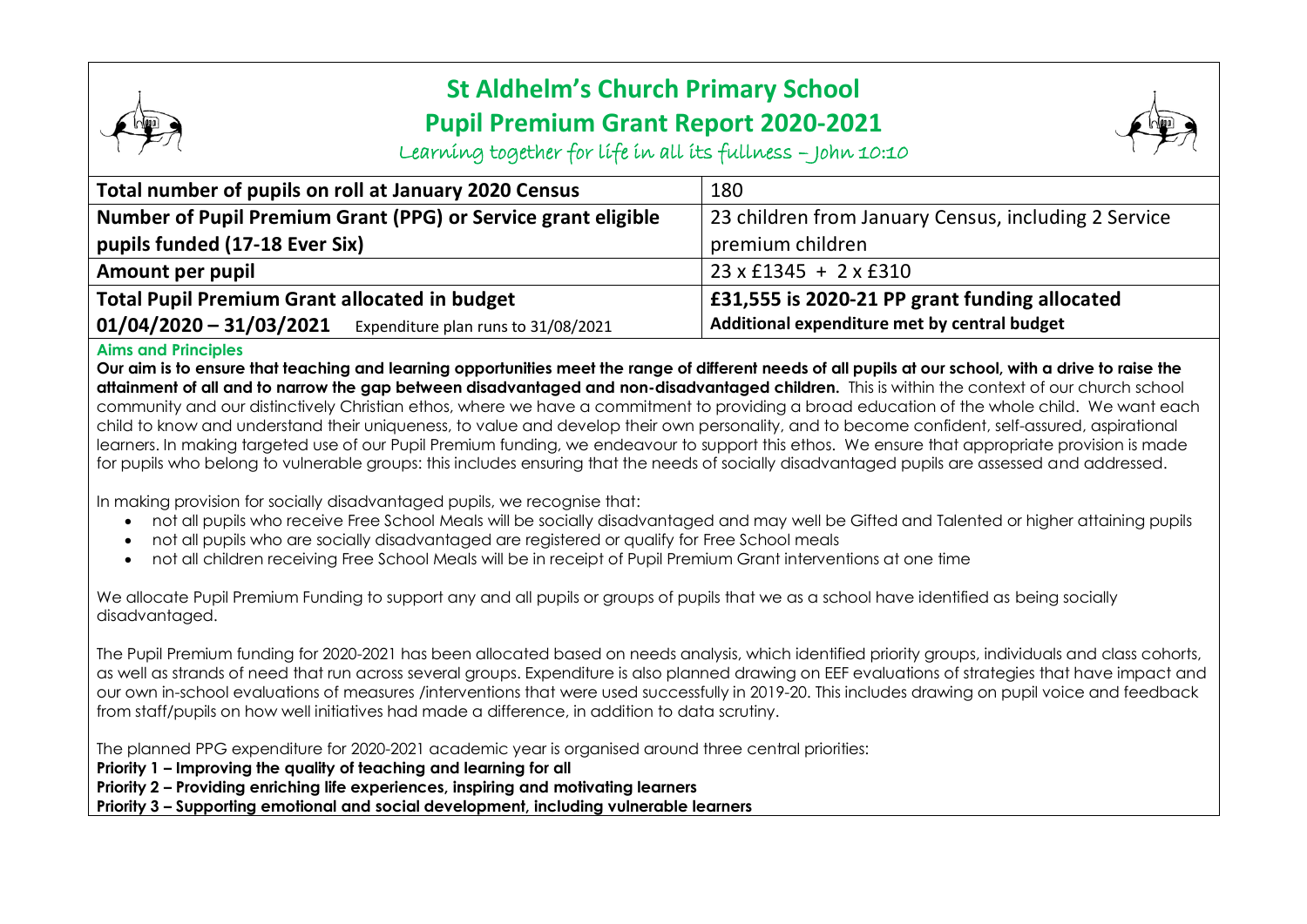| <b>PRIORITY 1: Improving the quality of teaching and learning for all</b>                                                                                                       |                                                                                                                                                                                                                                                                                                                                                                                                                                                                                                                                                                                                     |                                                                                                                                                                                                           |                                                                                                                                                                                                                                                                                                                                                                                                           |                                                                                                                                                                                                                           |
|---------------------------------------------------------------------------------------------------------------------------------------------------------------------------------|-----------------------------------------------------------------------------------------------------------------------------------------------------------------------------------------------------------------------------------------------------------------------------------------------------------------------------------------------------------------------------------------------------------------------------------------------------------------------------------------------------------------------------------------------------------------------------------------------------|-----------------------------------------------------------------------------------------------------------------------------------------------------------------------------------------------------------|-----------------------------------------------------------------------------------------------------------------------------------------------------------------------------------------------------------------------------------------------------------------------------------------------------------------------------------------------------------------------------------------------------------|---------------------------------------------------------------------------------------------------------------------------------------------------------------------------------------------------------------------------|
| FOCUS: Improving attainment and progress of all, including PP children and other identified groups                                                                              |                                                                                                                                                                                                                                                                                                                                                                                                                                                                                                                                                                                                     |                                                                                                                                                                                                           |                                                                                                                                                                                                                                                                                                                                                                                                           |                                                                                                                                                                                                                           |
| <b>Desired Outcomes</b>                                                                                                                                                         | <b>Intervention and Chosen Strategy</b>                                                                                                                                                                                                                                                                                                                                                                                                                                                                                                                                                             | Cost                                                                                                                                                                                                      | <b>Implementation and</b><br><b>Impact in 2020-21</b>                                                                                                                                                                                                                                                                                                                                                     | Intentions for 2021-22                                                                                                                                                                                                    |
| Clear, up to date record of all<br>identified groups to ensure<br>accurate and thorough<br>tracking for raised attainment<br>and progress                                       | Use Behaviour and Vulnerability Toolkit for<br>$\bullet$<br>all children in school and review termly;<br>Create identified group list for SEN, PP<br>(including Services), EAL, CLA and CPLA,<br>Safeguarding, Behaviour, SEMH (short term<br>due to impact from Covid-19)                                                                                                                                                                                                                                                                                                                          | Time cost only<br>(staff meeting)                                                                                                                                                                         | <b>Behaviour and Vulnerability</b><br>Toolkit confirmed staff<br>knowledge about individual<br>children's circumstances<br>and needs; this informed<br><b>Class Profiles</b>                                                                                                                                                                                                                              | <b>Update BVT and Class</b><br>Profiles for accurate<br>information about identified<br>groups                                                                                                                            |
| Teaching staff use most<br>effective strategies to improve<br>attainment and progress of all<br>children, including identified<br>groups and focus groups                       | Regular curriculum teaching and learning<br>$\bullet$<br>review; sharing best practice; constructive<br>and supportive feedback following learning<br>walks and lesson visits<br>Subject Leader focus for monitoring,<br>$\bullet$<br>evaluation and progress driving relating to<br>all, but especially to target identified groups<br>and cohorts; Subject Lead knowledge and<br>expertise shared to develop all teaching staff<br>Core Subject Leaders to track impact of<br>$\bullet$<br>interventions and progress of individuals<br>within identified groups; data to be fed to<br><b>SLT</b> | Time cost only<br>(staff meetings<br>and November/<br>January INSET)                                                                                                                                      | Monitoring tasks,<br>particularly learning walks<br>and book scrutiny<br>demonstrates the<br>appropriate support given<br>for identified groups; check-<br>ins, scaffolding techniques<br>and personalised feedback<br>School closure due to Covid<br>prevented some of this<br>activity taking place as well<br>as no national assessments<br>taking place                                               | $\rightarrow$ Subject Leaders to gain<br>clearer view of impact,<br>progress and data of<br>identified groups<br>intervention                                                                                             |
| All children make progress<br>from their starting point as<br>teaching staff have high<br>expectations for all children<br>and provide the support<br>necessary to achieve this | Teachers have sound understanding of<br>$\bullet$<br>individual children attainment, their targets<br>and the progress being made throughout the<br>year<br>SLT led Pupil Progress meetings provide<br>$\bullet$<br>professional dialogue, support, challenge and<br>action points<br>SENCO has secure grasp of impact of<br>$\bullet$<br>strategies and interventions being used, and<br>clear understanding of the progress made<br>/attainment of identified children with SEN<br>and EAL<br>Cost of Teacher/HLTA cover for SENCO<br>$\bullet$<br>release 1 day per week x 38                    | $6 \times \frac{1}{2}$ days to<br>release DHT &<br>class teacher £75<br>$=$ £900<br>Full cost £6,004;<br>£781 funded by<br>PP Grant (13%) to<br>be revised in line<br>with PP numbers<br>(January census) | Teachers maintain ongoing<br>assessment records which<br>enable them to have a clear<br>understanding of the<br>children in their class;<br><b>Pupil Progress meetings</b><br>were carried out in the<br>Autumn and Summer Term,<br>Spring Term school closure;<br>SENDCO role covered in<br>Autumn and Summer Term;<br>during school closure<br>SENDCO continued to<br>support children remotely<br>£781 | Use Summer Term internal<br>assessment and Autumn<br>Term baseline as starting<br>point for individual learning<br>$\rightarrow$ Develop clarity for end of<br>year and end of phase<br>curriculum related<br>expectaions |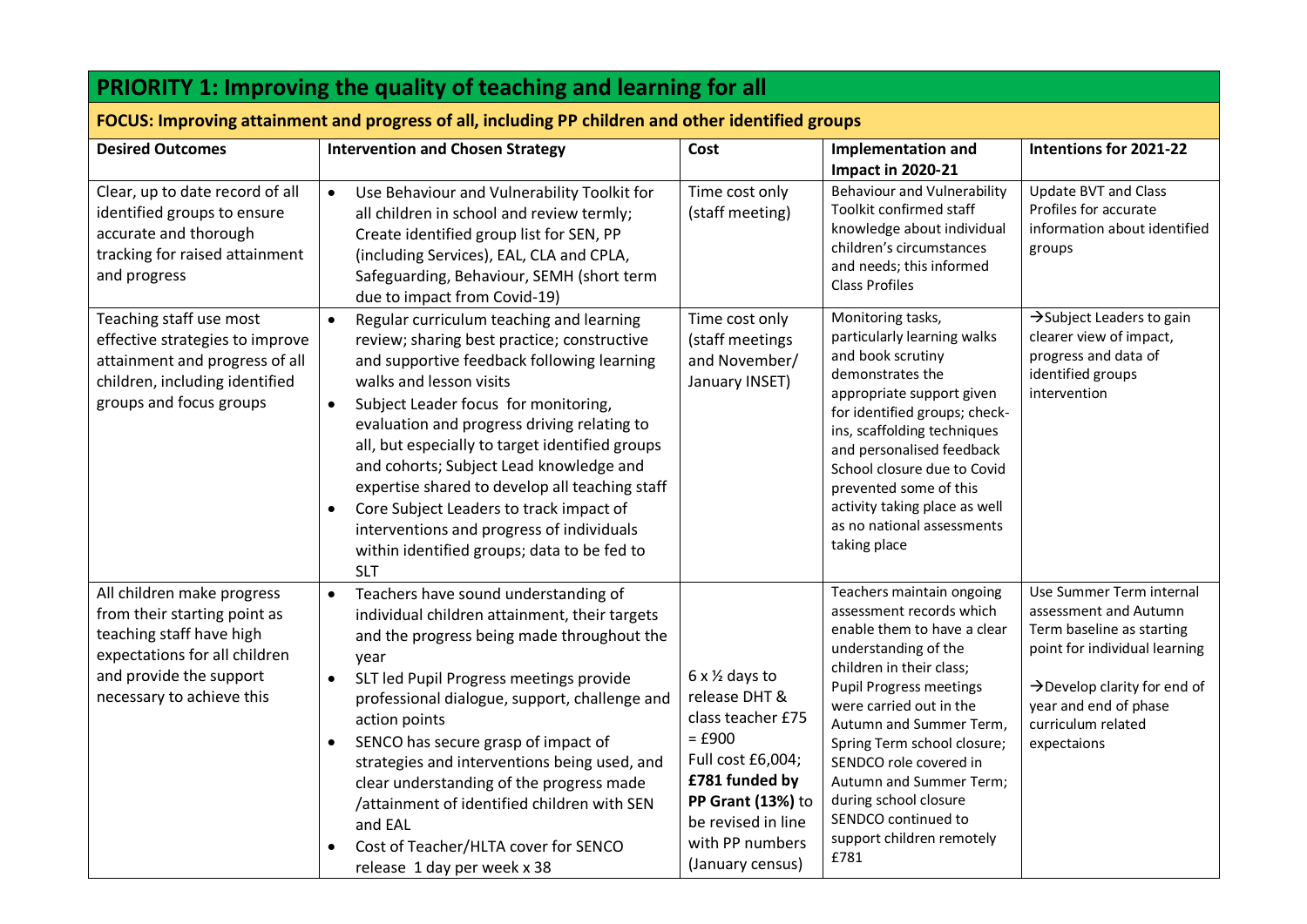| Children receive appropriate<br>and timely support when<br>difficulties/barriers are<br>identified in their learning and<br>this is consistent in all classes<br>throughout the school | Teaching staff give clear direction on the<br>interventions required for specific children<br>and monitor these to measure and maximise<br>progress<br>HLTAs and LSAs carry out necessary<br>interventions and support strategies for<br>identified children<br>SENCO provides support and guidance where<br>required<br>SLT create and review timetabling for HLTAs<br>and LSAs following Pupil Progress Meetings<br>and any changes in children's needs as they<br>arise | Time cost only<br>(Teaching staff<br>PPA, SENCo &<br>SLT) | Interventions carried out<br>during Autumn and Summer<br>Term as well as a modified<br>version through remote<br>education plan;<br>Carried out by LSAs and<br>HLTAs and overseen by<br>teachers and SENDCo<br>Timetables reviewed and<br>staff deployed according to<br>needs of children across<br>school | $\rightarrow$ Ensure specific and<br>SMART targets are used for<br>all interventions, to<br>measure impact more<br>effectively |
|----------------------------------------------------------------------------------------------------------------------------------------------------------------------------------------|----------------------------------------------------------------------------------------------------------------------------------------------------------------------------------------------------------------------------------------------------------------------------------------------------------------------------------------------------------------------------------------------------------------------------------------------------------------------------|-----------------------------------------------------------|-------------------------------------------------------------------------------------------------------------------------------------------------------------------------------------------------------------------------------------------------------------------------------------------------------------|--------------------------------------------------------------------------------------------------------------------------------|
|----------------------------------------------------------------------------------------------------------------------------------------------------------------------------------------|----------------------------------------------------------------------------------------------------------------------------------------------------------------------------------------------------------------------------------------------------------------------------------------------------------------------------------------------------------------------------------------------------------------------------------------------------------------------------|-----------------------------------------------------------|-------------------------------------------------------------------------------------------------------------------------------------------------------------------------------------------------------------------------------------------------------------------------------------------------------------|--------------------------------------------------------------------------------------------------------------------------------|

## **PRIORITY 2: Providing enriching life experiences, inspiring and motivating learners**

| Focus: Engaging, motivating and rewarding good learning behaviours                                                                                      |                                                                                                                                                                                                                                                                                                                                                                             |                                                                                    |                                                                                                                                                                                                                                                                                                      |                                                                                                                                                                                         |
|---------------------------------------------------------------------------------------------------------------------------------------------------------|-----------------------------------------------------------------------------------------------------------------------------------------------------------------------------------------------------------------------------------------------------------------------------------------------------------------------------------------------------------------------------|------------------------------------------------------------------------------------|------------------------------------------------------------------------------------------------------------------------------------------------------------------------------------------------------------------------------------------------------------------------------------------------------|-----------------------------------------------------------------------------------------------------------------------------------------------------------------------------------------|
| <b>Desired Outcomes</b>                                                                                                                                 | <b>Intervention and Chosen Strategy</b>                                                                                                                                                                                                                                                                                                                                     | Cost                                                                               | <b>Implementation and</b><br><b>Impact in 2020-21</b>                                                                                                                                                                                                                                                | Intentions for 2021-22                                                                                                                                                                  |
| Increased engagement of all<br>children in their learning,<br>specifically disadvantaged and<br>vulnerable children, with whole<br>school reward system | Use Tapestry and ClassDojo to reward<br>$\bullet$<br>above and beyond agreed School Rules and<br>Learning Behaviours<br>Headteacher reward stickers; Reception<br>$\bullet$<br>smiley sticker chart                                                                                                                                                                         | No cost - free<br>resource                                                         | Use of online platforms to<br>share reward points with<br>children and parents has<br>been very positive and<br>increased engagement                                                                                                                                                                 | Continue to promote and<br>share positive learning,<br>behaviours and home<br>learning through Tapestry<br>and ClassDojo<br>$\rightarrow$ Promote through News<br>and Events on website |
| Increase reading enjoyment,<br>fluency and regularity of and<br>reading habits across whole<br>school                                                   | Focus PP children for regular 1:1 reading<br>$\bullet$<br>with adults, staff or volunteers<br>Focus other vulnerable children (identified<br>$\bullet$<br>groups) for 1:1 reading with<br>teacher/HLTA/LSA<br>Reading dog provision<br>$\bullet$<br>New YR reading shed<br>$\bullet$<br>Reading Club led by Year 6 children when<br>$\bullet$<br>able to mix across bubbles | No cost<br>Time cost<br>(teaching staff/<br>HLTA/LSA)<br>No cost<br>Donated by WFL | Focus reading groups in all<br>classes identified;<br>1:1 support effective for<br>valuing and moving reading<br>on, especially with familiar<br>adult and with reading dog;<br>YR reading shed is very<br>popular, choosing to look at<br>a book in independent play;<br>Y6 could not run this year | Continue to promote value<br>and importance of reading;<br>Identify bottom 20% of<br>readers and those from<br>identified groups to run<br>focus reading activities                     |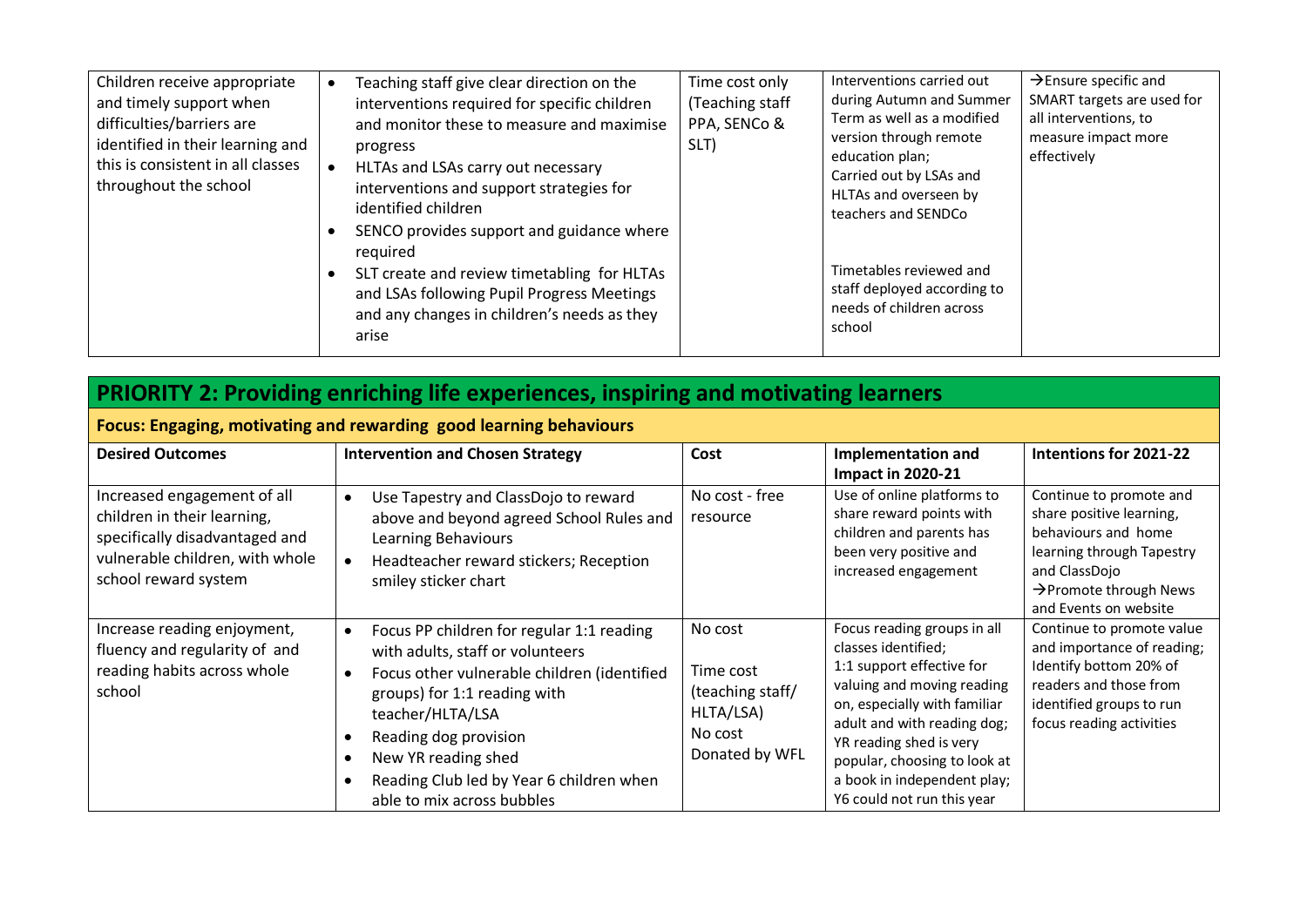| <b>Focus: Enriching life experiences</b>                                                                                                                           |                                                                                                                                                                                                                                                                                                                                                                                                                                                                                                                                                                                                                                                 |                                                                                                                                                       |                                                                                                                                                                                                                                                                                                                                                                                              |                                                                                                                                                                                                                                                                                               |
|--------------------------------------------------------------------------------------------------------------------------------------------------------------------|-------------------------------------------------------------------------------------------------------------------------------------------------------------------------------------------------------------------------------------------------------------------------------------------------------------------------------------------------------------------------------------------------------------------------------------------------------------------------------------------------------------------------------------------------------------------------------------------------------------------------------------------------|-------------------------------------------------------------------------------------------------------------------------------------------------------|----------------------------------------------------------------------------------------------------------------------------------------------------------------------------------------------------------------------------------------------------------------------------------------------------------------------------------------------------------------------------------------------|-----------------------------------------------------------------------------------------------------------------------------------------------------------------------------------------------------------------------------------------------------------------------------------------------|
| Children, including<br>disadvantaged children and high<br>attainers focus groups, are<br>exposed to enriching language<br>opportunities, authors and<br>literature | Organise and pay for literature enrichment<br>opportunities, as able when restrictions are<br>lifted:<br>theatre performances and workshops,<br>$\bullet$<br>author visits and collaborative drama<br>opportunities with CLP<br>Resources 4 Learning subscription to<br>$\bullet$<br>access HA reading materials, support<br>guided reading and subject specific books<br>to raise exposure to breadth of literature<br>Y6 to take part in Wells Festival of<br>$\bullet$<br>Literature 2020<br>Participate in any online virtual initiatives,<br>$\bullet$<br>such as poetry and story presentations and<br>specialist workshops               | Possible PTA<br>contribution<br>Main budget cost<br>£3548 £730<br>funded by PP<br>Grant 13%<br>No cost as virtual<br>this year                        | Covid measures prevented<br>any collaborative drama<br>opportunities from taking<br>place;<br>Resource subscription<br>(£730) enabled all children<br>access to quality and<br>appropriate texts for<br>learning<br>Y6 Festival took place<br>virtually - all Y6 children<br>participated                                                                                                    | Seek and engage in any<br>opportunities to expose<br>children to rich and varied<br>language use                                                                                                                                                                                              |
| Disadvantaged children have<br>access to after-school PE and<br>extra-curricular activities (that<br>usually incur a fee) and to<br>residential visits/trips       | Prioritise allocation and funding of places<br>$\bullet$<br>at after-school PE and extra-curricular<br>activities for children on PP identified<br>group register (5 children x 8 sessions/year<br>@ £2)<br>Subsidise Y5 residential to Kilve (1/3 x 1 Y5)<br>$\bullet$<br>Subsidise Y6 residential to Budden's (1/3 x<br>$\bullet$<br>2 Y6<br>Subsidise class visits/workshops/trips (1/3<br>$\bullet$<br>contribution of trip cost £15 x eligible<br>children x 1/year)<br>Fund music tuition for disadvantaged<br>$\bullet$<br>children who might not otherwise<br>experience such an opportunity (1 child<br>£12.50 each session x 33/year) | £80 funded by PP<br>Grant<br>Tbc if residentials<br>can go ahead<br>£25 funded by PP<br>Grant<br>£285 50% for 1<br>child funded by<br><b>PP Grant</b> | Clubs did not take place this<br>academic year<br>$\rightarrow$ Carry forward funds<br>No residential trips were<br>able to take place for the<br>majority of the year;<br>Y6 adventurous day trip and<br>prison trip - PP children<br>funded £112.89;<br>Y3 Egyptian workshop PP<br>children funded £10.43<br>PP child taking up music<br>tuition stopped part way<br>through year Cost £60 | Restart clubs and trips<br>when able to provide extra-<br>curricular activities;<br>subsidise to support those<br>in disadvantaged situations<br>Promote music tuition on<br>offer and liaise with<br>disadvantaged families if<br>lesson opportunity might<br>support child's<br>development |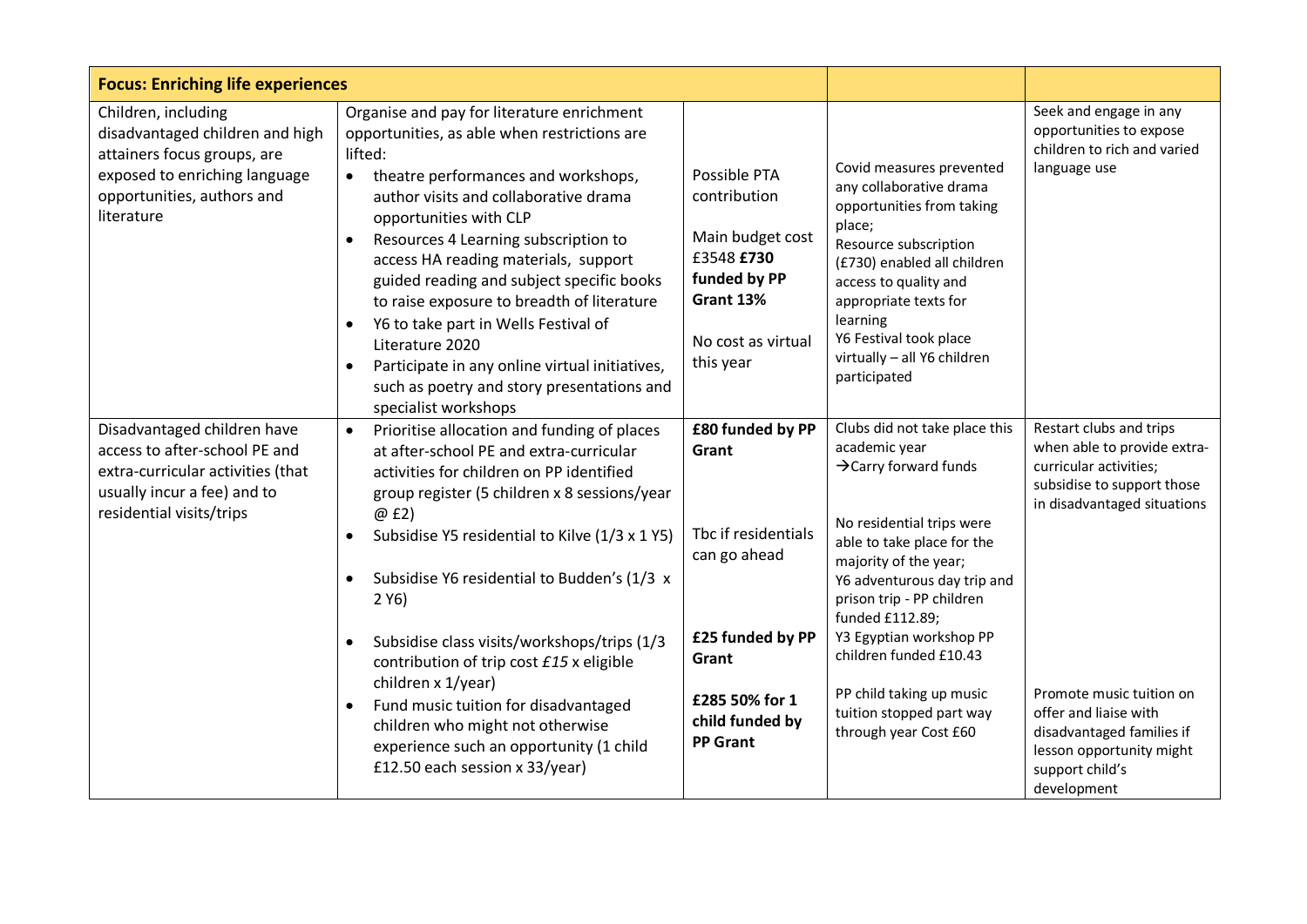| <b>PRIORITY 3: Supporting emotional and social development, including vulnerable learners</b>                                                                                                            |                                                                                                                                                                                                                                                                                                                                                                                                             |                                                                                                                                   |                                                                                                                                                                                                                                                                                                                             |                                                                                                                                                                                       |
|----------------------------------------------------------------------------------------------------------------------------------------------------------------------------------------------------------|-------------------------------------------------------------------------------------------------------------------------------------------------------------------------------------------------------------------------------------------------------------------------------------------------------------------------------------------------------------------------------------------------------------|-----------------------------------------------------------------------------------------------------------------------------------|-----------------------------------------------------------------------------------------------------------------------------------------------------------------------------------------------------------------------------------------------------------------------------------------------------------------------------|---------------------------------------------------------------------------------------------------------------------------------------------------------------------------------------|
| Focus: Building self-esteem, co-operative skills and healthy relationships                                                                                                                               |                                                                                                                                                                                                                                                                                                                                                                                                             |                                                                                                                                   |                                                                                                                                                                                                                                                                                                                             |                                                                                                                                                                                       |
| <b>Desired Outcomes</b>                                                                                                                                                                                  | <b>Intervention and Chosen Strategy</b>                                                                                                                                                                                                                                                                                                                                                                     | Cost                                                                                                                              | <b>Implementation and</b><br><b>Impact in 2020-21</b>                                                                                                                                                                                                                                                                       | Intentions for 2021-22                                                                                                                                                                |
| Increase staff knowledge<br>and capacity to support<br>children with SEMH<br>concerns;<br>Mental health and well-<br>being of all, including<br>vulnerable, children is<br>supported via targeted work   | SENCo to support staff training on SEMH<br>$\bullet$<br>concerns, strategies to support and<br>measures<br>Whole school approach to well-being of all<br>children<br>Mental Health Lead/SLT to initiate support<br>$\bullet$<br>for vulnerable children<br>Consider ELSA training going forwards<br>$\bullet$                                                                                               | Time cost only<br>(staff meeting)                                                                                                 | SENDCo/MH Lead has<br>delivered staff training and<br>resources to achieve whole<br>school approach (updated<br>visual timetable, MH<br>awareness and provision<br>maps); Children feel happy<br>and safe at school;<br><b>Recruitment for ELSA</b><br>unsuccessful this year                                               | $\rightarrow$ Review and update<br><b>SEMH Policy</b><br><b>ELSA recruitment</b>                                                                                                      |
| Vulnerable children<br>establish secure friendship<br>groups and strategies for<br>emotional management;<br>Mental health and well-<br>being of vulnerable children<br>is supported via targeted<br>work | HLTA/LSAs to run Social Skills and Behaviour<br>$\bullet$<br>groups within classes, directed by<br>Teacher/SENCo<br>Nurture work with identified children in 1:1<br>$\bullet$<br>or small groups                                                                                                                                                                                                            | Cost from above:<br>£781 funded by<br>PP Grant (13%) to<br>be revised in line<br>with PP numbers<br>(January census)<br>Time cost | Social skills and behaviour<br>groups adapted to support<br>children within bubble<br>groups                                                                                                                                                                                                                                | Interventions to continue<br>as appropriate for<br>vulnerable children                                                                                                                |
| Children develop stronger<br>sense of self and<br>consideration for others<br>through Forest School<br>opportunities and outdoor<br>learning activities                                                  | Use of Forest School activitiesfor self-<br>$\bullet$<br>esteem, team building and resilience<br>development<br>Offer more bespoke Forest School small<br>$\bullet$<br>group interventions as needed<br>Forest School training for teaching staff as<br>$\bullet$<br>required to enable all children to take part<br>and to strengthen whole class interaction<br>and inclusivity<br>Resources<br>$\bullet$ | Time cost only<br>(staff meeting)<br>Main budget                                                                                  | With bubble measure in<br>place, forest school areas<br>used by Y1 and Y6 cohorts;<br>these classes had most need<br>for this provision and it<br>supported the development<br>of their self-esteem,<br>behaviour and resilience;<br>activity in this area<br>positively impacted learning<br>behaviours for class learning | Use Forest School areas<br>effectively for all children<br>to benefit from; initially<br>for newly formed mixed<br>classes (Y4,5&6), then all<br>classes as Covid measures<br>dictate |
| Enhanced play provision, to<br>enable all to have healthier<br>and more productive<br>playtimes, including use of<br>enhanced 'wild areas' for<br>focus team games/personal<br>challenges                | Development of Physical Activity Play Area,<br>$\bullet$<br>Nature Area and Wood Area<br>MDSAs to promote team games and<br>$\bullet$<br>personal challenges<br>Resources for learning activities<br>$\bullet$                                                                                                                                                                                              | Main budget<br><b>Possible PP Grant</b><br>contribution                                                                           | Ideas for bubble games<br>shared with all staff -<br>teachers, LSAs, HLTAs and<br>MDSAs - at start of year;<br>Resources purchased for<br>lunchtime games PP<br>contribution £34                                                                                                                                            | $\rightarrow$ Redevelopment of<br>physical activity area and<br>extension to playground in<br>Spring Term                                                                             |